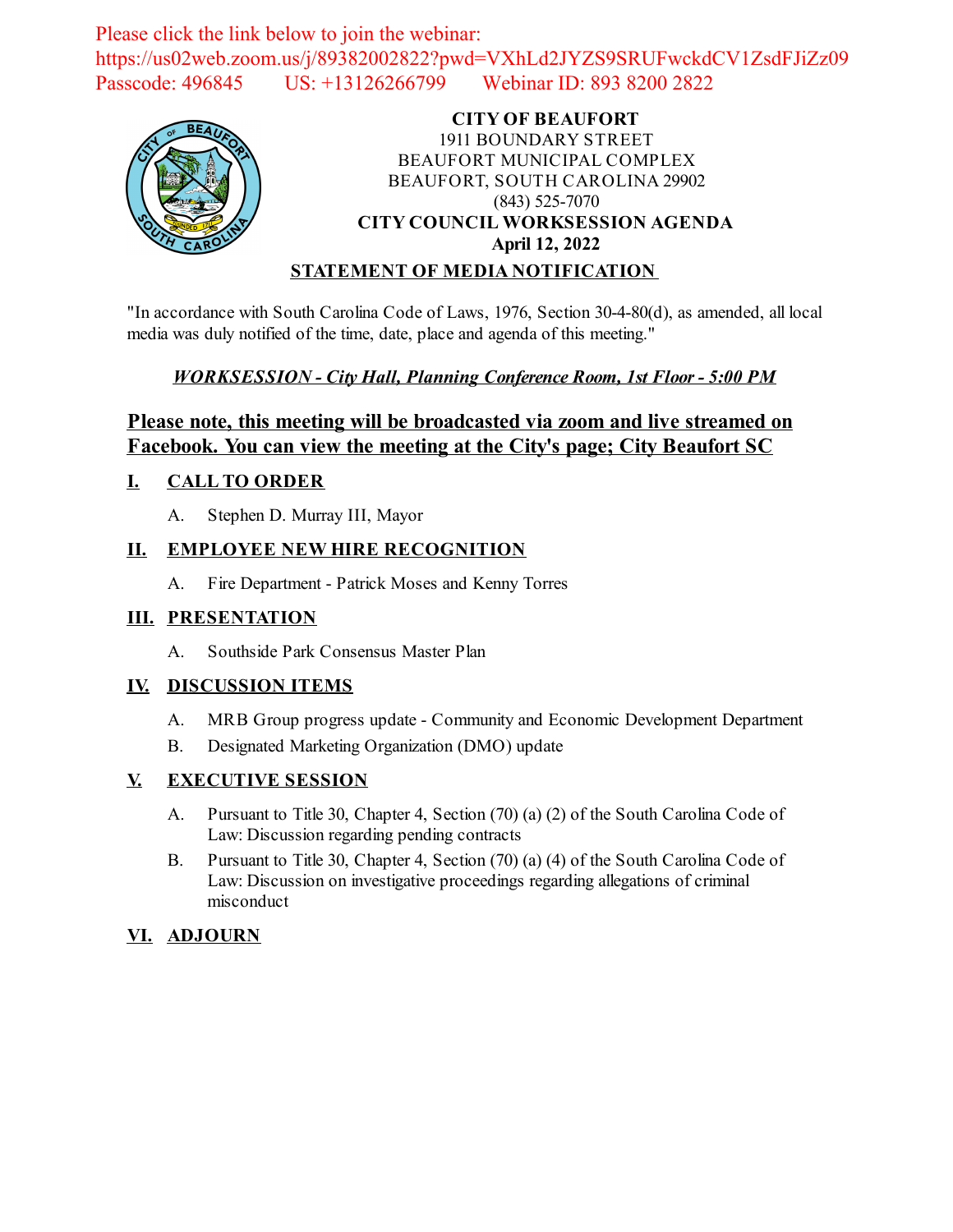

# **CITY OF BEAUFORT** DEPARTMENT REQUEST FOR CITY COUNCILAGENDA ITEM

**TO:** CITY COUNCIL **DATE:** 4/6/2022 **FROM:** Linda Roper, Downtown Operations and Community Services Director **AGENDA ITEM TITLE:** Southside Park Consensus Master Plan **MEETING DATE:** 4/12/2022 **DEPARTMENT:** Downtown Operations

#### *BACKGROUND INFORMATION:*

Presentation to be given by Kyle Theodore, Wood and Partners, Inc.

*PLACED ON AGENDA FOR:Discussion*

*REMARKS:*